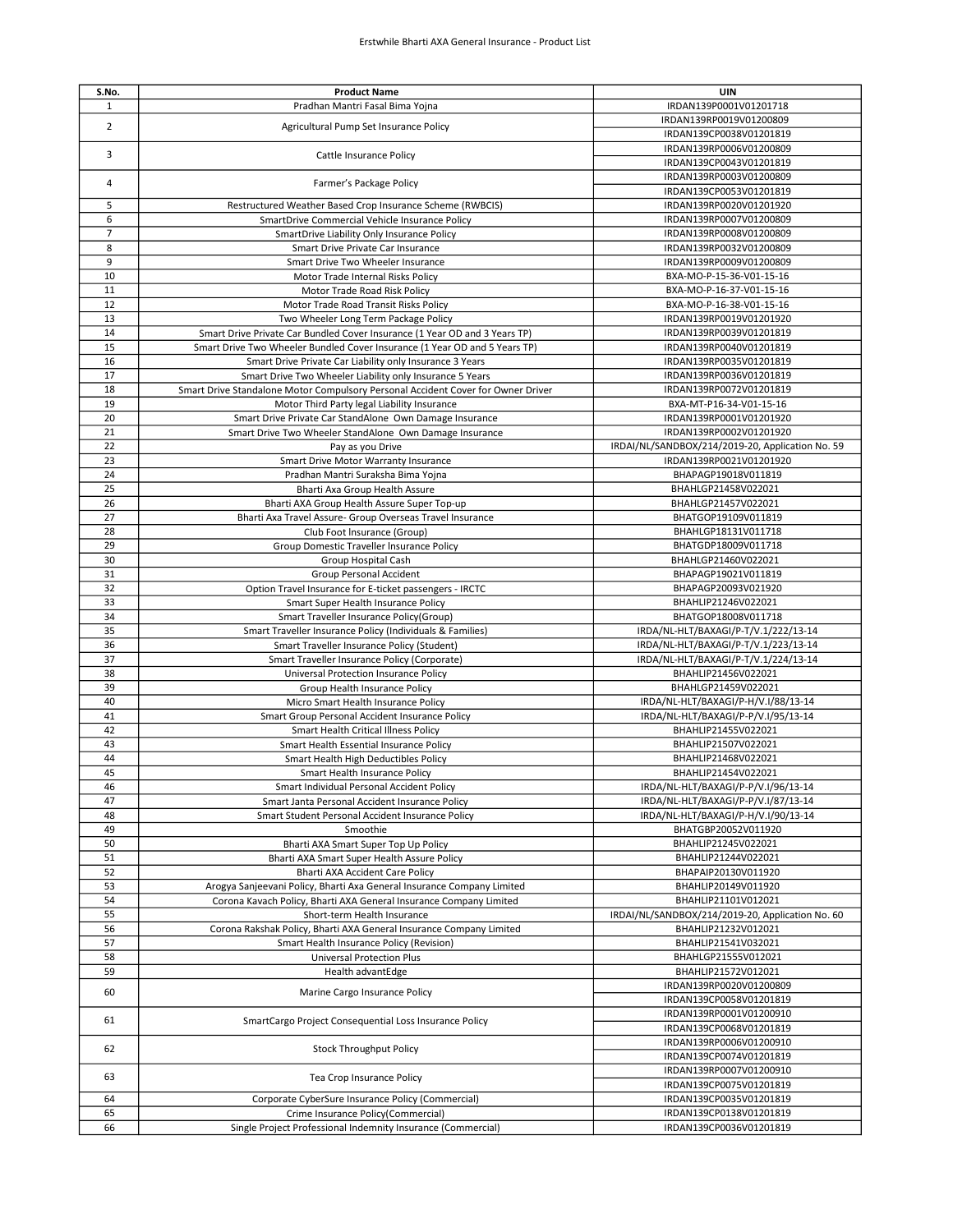| 67         | <b>Trade Credit Insurance</b>                                                                                                     | IRDAN139RP0043V02200910                            |
|------------|-----------------------------------------------------------------------------------------------------------------------------------|----------------------------------------------------|
|            |                                                                                                                                   | IRDAN139CP0048V01201819                            |
| 68         | Banker's Indemnity Policy                                                                                                         | IRDAN139RP0001V01201112<br>IRDAN139CP0040V01201819 |
|            |                                                                                                                                   | IRDAN139RP0010V01200809                            |
| 69         | Standard Fire and Special Perils Insurance Policy                                                                                 | IRDAN139CP0073V01201819                            |
| 70         | Industrial All Risk Policy                                                                                                        | IRDAN139RP0012V01200809                            |
|            |                                                                                                                                   | IRDAN139CP0055V01201819                            |
| 71         | Consequential Loss (Fire) Policy - Add-on cover                                                                                   | IRDAN139RP0011V01200809                            |
|            |                                                                                                                                   | IRDAN139CP0045V01201819<br>IRDAN139RP0025V01200809 |
| 72         | Baggage Insurance Policy                                                                                                          | IRDAN139CP0039V01201819                            |
|            |                                                                                                                                   | IRDAN139RP0022V01200809                            |
| 73         | Burglary and/or Housebreaking Insurance Policy                                                                                    | IRDAN139CP0042V01201819                            |
| 74         | SmartPlan Business Advantage Package Policy                                                                                       | IRDAN139RP0031V01200809                            |
|            |                                                                                                                                   | IRDAN139CP0069V01201819                            |
| 75         | Fidelity Guarantee Insurance Policy                                                                                               | IRDAN139RP0023V01200809<br>IRDAN139CP0054V01201819 |
|            |                                                                                                                                   | IRDAN139RP0004V01200809                            |
| 76         | Money Insurance Policy                                                                                                            | IRDAN139CP0059V01201819                            |
| 77         | Neon Sign and/or Glow Sign and/or Hoarding Insurance Policy                                                                       | IRDAN139RP0026V01200809                            |
|            |                                                                                                                                   | IRDAN139CP0060V01201819                            |
| 78         | Plate Glass Insurance Policy                                                                                                      | IRDAN139RP0024V01200809<br>IRDAN139CP0061V01201819 |
|            |                                                                                                                                   | IRDAN139RP0027V01200809                            |
| 79         | Portable Electronic Equipment Insurance Policy                                                                                    | IRDAN139CP0062V01201819                            |
| 80         | SmartPlan Office Package Policy                                                                                                   | IRDAN139RP0005V01200809                            |
|            |                                                                                                                                   | IRDAN139CP0071V01201819                            |
| 81         | SmartPlan Shop Package Policy                                                                                                     | IRDAN139RP0003V01200910<br>IRDAN139CP0072V01201819 |
| 82         | Smart wallet secure Policy                                                                                                        | IRDAN139RP0073V01201819                            |
| 83         | <b>Commercial General Liability Policy</b>                                                                                        | IRDAN139RP0005V01200910                            |
|            |                                                                                                                                   | IRDAN139CP0044V01201819                            |
| 84         | Public Liability Insurance Policy Industrial                                                                                      | IRDAN139RP0028V01200809                            |
|            |                                                                                                                                   | IRDAN139CP0067V01201819<br>IRDAN139RP0060V01200910 |
| 85         | Public Liability (Non-Industrial Insurance) Policy                                                                                | IRDAN139CP0065V01201819                            |
| 86         | Directors & Officers Liability Policy                                                                                             | IRDAN139RP0004V01200910                            |
|            |                                                                                                                                   | IRDAN139CP0049V01201819                            |
| 87         | Errors & Omission Insurance Policy                                                                                                | IRDAN139RP0008V01200910                            |
|            |                                                                                                                                   | IRDAN139CP0052V01201819<br>IRDAN139RP0029V01200809 |
| 88         | Public Liability Act Policy                                                                                                       | IRDAN139CP0066V01201819                            |
| 89         | Product Liability Insurance Policy                                                                                                | IRDAN139RP0042V01200910                            |
|            |                                                                                                                                   | IRDAN139CP0063V01201819                            |
| 90         | Workmen's Compensation Insurance Policy                                                                                           | IRDAN139RP0021V01200809                            |
|            |                                                                                                                                   | IRDAN139CP0076V01201819<br>IRDAN139RP0016V01200809 |
| 91         | Machinery Breakdown Loss of Profits Insurance Policy                                                                              | IRDAN139CP0057V01201819                            |
| 92         | Machinery Breakdown Insurance Policy                                                                                              | IRDAN139RP0002V01200809                            |
|            |                                                                                                                                   | IRDAN139CP0056V01201819                            |
| 93         | Erection All Risks Insurance Policy                                                                                               | IRDAN139RP0013V01200809                            |
|            |                                                                                                                                   | IRDAN139CP0051V01201819<br>IRDAN139RP0014V01200809 |
| 94         | Contractors All Risk Insurance Policy                                                                                             | IRDAN139CP0046V01201819                            |
| 95         | Contractors' Plant and Machinery Insurance Policy                                                                                 | IRDAN139RP0017V01200809                            |
|            |                                                                                                                                   | IRDAN139CP0047V01201819                            |
| 96         | Electronic Equipment Insurance Policy                                                                                             | IRDAN139RP0015V01200809<br>IRDAN139CP0050V01201819 |
|            |                                                                                                                                   | IRDAN139RP0018V01200809                            |
| 97         | Boiler And Pressure Plant Insurance Policy                                                                                        | IRDAN139CP0041V01201819                            |
| 98         | Advance Loss of Profits Insurance Policy                                                                                          | IRDAN139P0030V01200809                             |
| 99         | Latent Defect Insurance Policy (Commercial)                                                                                       | IRDAN139CP0001V01201920                            |
| 100        | Professional Indemnity Policy                                                                                                     | IRDAN139RP0059V01200910<br>IRDAN139CP0064V01201819 |
|            |                                                                                                                                   | IRDAN139RP0002V01200910                            |
| 101        | Smart Plan Householder's Package Policy                                                                                           | IRDAN139CP0070V01201819                            |
| 102        | Crime Insurance Policy                                                                                                            | IRDAN139CP0138V01201819                            |
| 103        | Freight Forwarders Liability Insurance Policy (Commercial)<br><b>Employment Practices Liability Insurance Policy (Commercial)</b> | IRDAN139CP0015V01201920                            |
| 104<br>105 | Political Violence Insurance Policy                                                                                               | IRDAN139CP0016V01201920<br>IRDAN139CP0002V01201920 |
| 106        | Clinical Trials Insurance Policy (Commercial)                                                                                     | IRDAN139CP0001V01202021                            |
| 107        | Ports & Terminals Package Insurance Policy (Commercial)                                                                           | IRDAN139CP0017V01201920                            |
| 108        | Gadget Insurance Policy                                                                                                           | IRDAN139RP0001V01202021                            |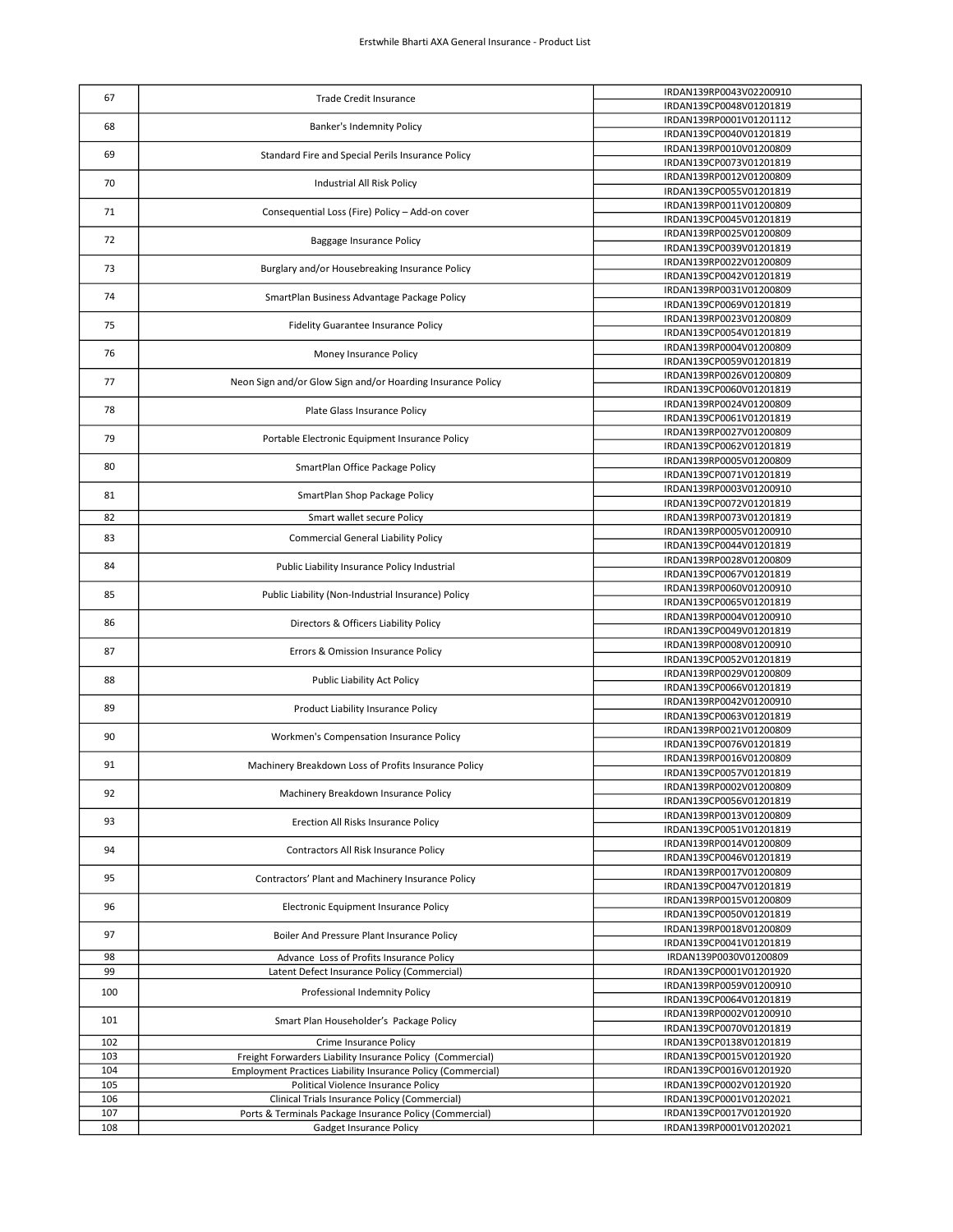| 109        | CAPITAL ADDITIONS SFSP                                                            | IRDAN139RP0010V01200809/A0009V01200910           |
|------------|-----------------------------------------------------------------------------------|--------------------------------------------------|
| 110        | Omission to Insure additions, alterations or extensions SFSP                      | IRDAN139RP0010V01200809/A0010V01200910           |
| 111        | IN.Advertent Omission SFSP                                                        | IRDAN139RP0010V01200809/A0011V01200910           |
| 112        | Start up or Shut Down Expenses SFSP                                               | IRDAN139CP0073V01201819/A0012V01200910           |
|            |                                                                                   |                                                  |
| 113        | Claim Preparation Cost SFSP                                                       | IRDAN139CP0073V01201819/A0013V01200910           |
| 114        | Brand, Label and Trademark clause SFSP                                            | IRDAN139RP0010V01200809/A0014V01200910           |
| 115        | Goods and stocks undergoing any heating or drying process_SFSP                    | IRDAN139RP0010V01200809/A0015V01200910           |
| 116        | Smoke Damages extension SFSP                                                      | IRDAN139RP0010V01200809/A0016V01200910           |
| 117        | Outbuilding Clause SFSP                                                           | IRDAN139RP0010V01200809/A0017V01200910           |
| 118        | Vehicle Load ClausSFSP                                                            | IRDAN139RP0010V01200809/A0018V01200910           |
| 119        | AdditioN.Al Interests SFSP                                                        | IRDAN139RP0010V01200809/A0019V01200910           |
| 120        | Expediting expense clause_SFSP                                                    | IRDAN139CP0073V01201819/A0020V01200910           |
| 121        | Fire Brigade charges and extinguishing expenses SFSP                              | IRDAN139CP0073V01201819/A0021V01200910           |
| 122        | Non Invalidation Clause SFSP                                                      | IRDAN139RP0010V01200809/A0022V01200910           |
| 123        | Documents clause or Plans and Specifications SFSP                                 | IRDAN139RP0010V01200809/A0023V01200910           |
| 124        | Involuntary Betterment Clause SFSP                                                | IRDAN139CP0073V01201819/A0033V01200910           |
| 125        | Damage to Underground Services SFSP                                               | IRDAN139RP0010V01200809/A0034V01200910           |
| 126        |                                                                                   | IRDAN139RP0010V01200809/A0035V01200910           |
| 127        | Accidental Discharge Of Gas Flooding Systems_SFSP<br>Landscaping Costs SFSP       | IRDAN139RP0010V01200809/A0036V01200910           |
|            |                                                                                   |                                                  |
| 128        | Machinery And Plant Undamaged parts_SFSP                                          | IRDAN139RP0010V01200809/A0037V01200910           |
| 129        | <b>Temporary Repairs SFSP</b>                                                     | IRDAN139CP0073V01201819/A0038V01200910           |
| 130        | Trace and Access SFSP                                                             | IRDAN139CP0073V01201819/A0039V01200910           |
| 131        | Duty Liability SFSP                                                               | IRDAN139CP0073V01201819/A0040V01200910           |
| 132        | Measures Taken In Avoidance Of Damage (Sue and Labour) SFSP                       | IRDAN139RP0010V01200809/A0041V01200910           |
| 133        | Depreciation Cover (Pvt Car)                                                      | IRDAN139RP0032V01200809/A0024V01200910           |
| 134        | Hospital Cash Cover (Pvt Car)                                                     | IRDAN139RP0032V01200809/A0026V01200910           |
| 135        | Medical Expense Reimbursement (Pvt Car)                                           | IRDAN139RP0032V01200809/A0028V01200910           |
| 136        | Ambulance Charges Cover (Pvt Car)                                                 | IRDAN139RP0032V01200809/A0030V01200910           |
| 137        | Depreciation Cover (CV)                                                           | IRDAN139RP0007V01200809/A0025V01200910           |
| 138        | Hospital Cash Cover (CV)                                                          | IRDAN139RP0007V01200809/A0027V01200910           |
| 139        | Medical Expense Reimbursement (CV)                                                | IRDAN139RP0007V01200809/A0029V01200910           |
| 140        | Ambulance Charges Cover (CV)                                                      | IRDAN139RP0007V01200809/A0031V01200910           |
| 141        | Voluntary Deductible (CV)                                                         | IRDAN139RP0007V01200809/A0032V01200910           |
| 142        | Extending the product to portable and mobile electrical and mechanical machinery  | IRDAN139RP0015V01200809/A0057V01200910           |
| 143        | Transit risk                                                                      | IRDAN139RP0017V01200809/A0058V01200910           |
| 144        | Guarantee cover - CAR                                                             | IRDAN139A0044V01200910                           |
| 145        | Fire Fighting expenses- CAR                                                       | IRDAN139A0045V01200910                           |
| 146        | Inland Transit - - CAR                                                            | IRDAN139A0046V01200910                           |
| 147        | Non vitiation clause - CAR                                                        | IRDAN139A0047V01200910                           |
| 148        | Workaway repairs- CAR                                                             | IRDAN139A0048V01200910                           |
| 149        | Partial takeover/operatioN.Al/testing phase4- CAR                                 | IRDAN139A0049V01200910                           |
| 150        | Guarantee cover                                                                   | IRDAN139A0050V01200910                           |
| 151        | Fire Fighting expenses                                                            | IRDAN139A0051V01200910                           |
| 152        | <b>Inland Transit- EAR</b>                                                        | IRDAN139A0052V01200910                           |
| 153        | Non vitiation clause- EAR                                                         | IRDAN139A0053V01200910                           |
| 154        | Workaway reapirs- EAR                                                             | IRDAN139A0054V01200910                           |
|            | Partial takeover/operatioN.Al/testing phase4 - - EAR                              |                                                  |
| 155        |                                                                                   |                                                  |
| 156        |                                                                                   | IRDAN139A0055V01200910                           |
|            | Portable & mobile electrical & mechanical machinery                               | IRDAN139CP0056V01201819/A0056V01200910           |
| 157        | Invoice Price cover (Pvt Car)                                                     | IRDAN139RP0032V01200809/A0001V01201011           |
| 158        | Road Side Assistance (Pvt Car)                                                    | IRDAN139RP0032V01200809/A0003V01201011           |
| 159        | Invoice Price cover (CV)                                                          | IRDAN139RP0007V01200809/A0002V01201011           |
| 160        | Road Side Assistance (CV)                                                         | IRDAN139RP0007V01200809/A0004V01201011           |
| 161        | NCB Protection-Same Slab Cover (Pvt Car)                                          | IRDAN139RP0032V01200809/A0004V01201213           |
| 162        | NCB Protection-One Slab Down Cover (Pvt Car)                                      | IRDAN139RP0032V01200809/A0005V01201213           |
| 163        | Hydrostatic Lock Cover (Pvt Car)                                                  | IRDAN139RP0032V01200809/A0006V01201213           |
| 164        | Consumables Cover (Pvt Car)                                                       | IRDAN139RP0032V01200809/A0007V01201213           |
| 165        | Outstanding Loan Cover (Pvt Car)                                                  | IRDAN139RP0032V01200809/A0008V01201213           |
| 166        | Depreciation Cover (TW)                                                           | IRDAN139RP0009V01200809/A0001V01201213           |
| 167        | Load Transfer Cover (GCV's)                                                       | IRDAN139RP0007V01200809/A0002V01201213           |
| 168        | EMI Cover (CV)                                                                    | IRDAN139RP0007V01200809/A0003V01201213           |
| 169        | Accidental Damage Cover Clause SFSP                                               | IRDAN139A0006V01201718                           |
| 170        | Minor Works SFSP                                                                  | IRDAN139A0004V01201718                           |
| 171        | Protection and Preservation of Property SFSP                                      | IRDAN139A0005V01201718                           |
| 172        | Partial Waiver of Underinsurance SFSP                                             | IRDAN139A0003V01201718                           |
| 173        | Electrical Installation Clause SFSP                                               | IRDAN139A0007V01201718                           |
| 174        |                                                                                   | IRDAN139A0008V01201718                           |
|            | Floater Insurance SFSP<br>Protection and Preservation of Property IAR             | IRDAN139A0002V01201718                           |
| 175<br>176 |                                                                                   |                                                  |
|            | Property testing and commissioning clause SFSP                                    | IRDAN139A0012V01201718                           |
| 177        | Primary and Non Contributory SFSP                                                 | IRDAN139A0013V01201718                           |
| 178        | Decontamination Expenses SFSP                                                     | IRDAN139A0016V01201718                           |
| 179        | Leak Search and Finding Cost SFSP                                                 | IRDAN139A0019V01201718                           |
| 180        | Unnamed Locations SFSP                                                            | IRDAN139A0021V01201718                           |
| 181<br>182 | Property testing and commissioning clause IAR<br>Primary and Non Contributory IAR | IRDAN139A0011V01201718<br>IRDAN139A0014V01201718 |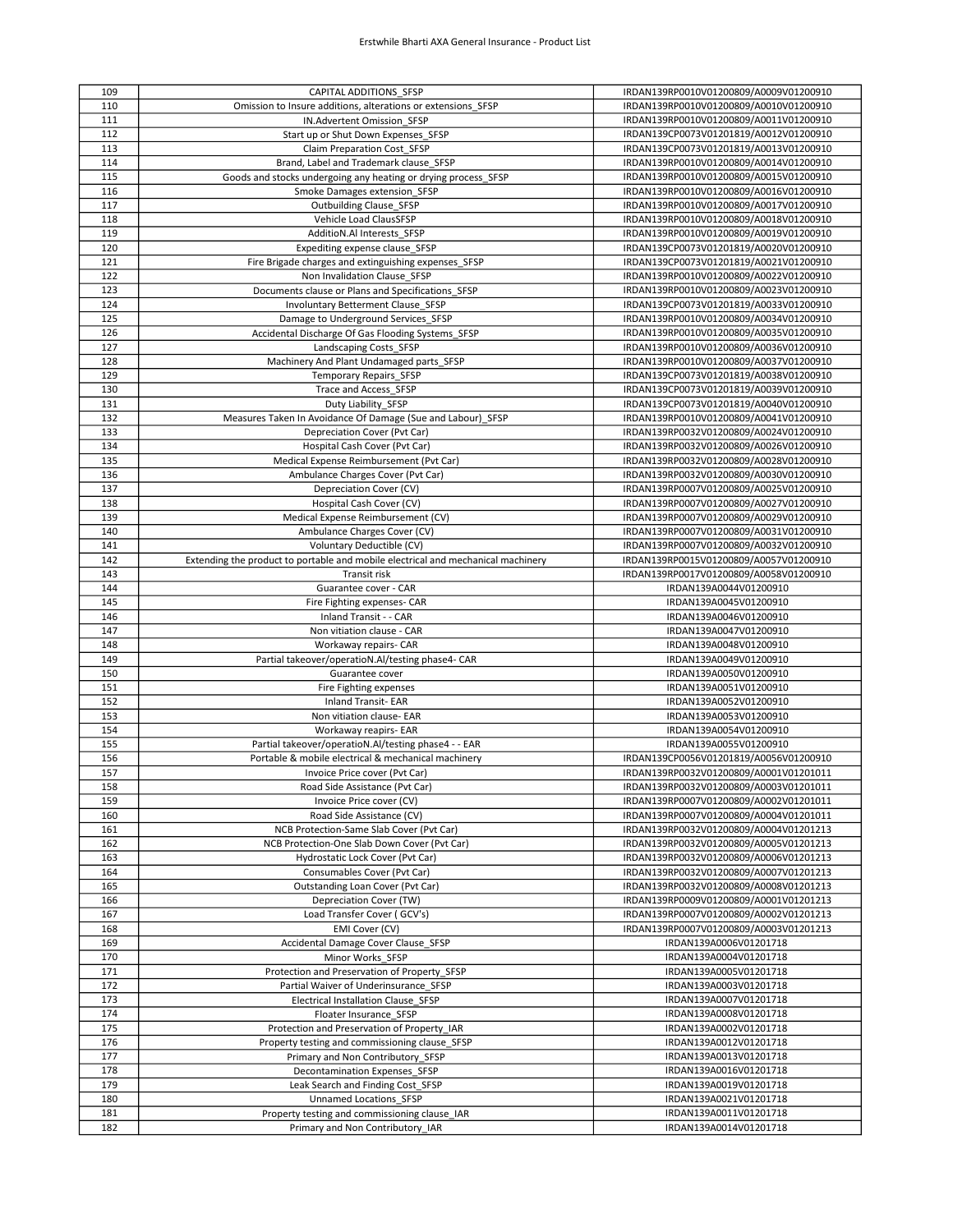| 183 | DecontamiN.Ation Expenses_IAR                                          | IRDAN139A0017V01201718                         |
|-----|------------------------------------------------------------------------|------------------------------------------------|
| 184 | Leak Search and Finding Cost IAR                                       | IRDAN139A0018V01201718                         |
| 185 | UnN.Amed Locations IAR                                                 | IRDAN139A0022V01201718                         |
| 186 | Primary and Non Contributory BA                                        | IRDAN139A0020V01201718                         |
| 187 | Property Not on Insured premises SFSP                                  | IRDAN139A0023V01201718                         |
| 188 | Pair and Set clause SFSP                                               | IRDAN139A0025V01201718                         |
| 189 |                                                                        | IRDAN139A0027V01201718                         |
|     | Immediate Repair Clause SFSP                                           |                                                |
| 190 | <b>Temporary Removal SFSP</b>                                          | IRDAN139A0029V01201718                         |
| 191 | Breakage of Fixed Glass and Outdoor Signs SFSP                         | IRDAN139A0030V01201718                         |
| 192 | Employee PersoN.Al Property Cover SFSP                                 | IRDAN139A0031V01201718                         |
| 193 | Property Not on Insured premises_IAR                                   | IRDAN139A0024V01201718                         |
| 194 | Pair and Set clause IAR                                                | IRDAN139A0026V01201718                         |
| 195 | Immediate Repair Clause IAR                                            | IRDAN139A0028V01201718                         |
| 196 | Inland Transit Clause IAR                                              | IRDAN139A0032V01201718                         |
| 197 | Deliberate Damage Clause SFSP                                          | IRDAN139A0045V01201718                         |
| 198 | Claim Preparation Cost IAR                                             | IRDAN139A0050V01201718                         |
| 199 | Deliberate Damage Clause IAR                                           | IRDAN139A0046V01201718                         |
| 200 | <b>Expediting Expenses Clause IAR</b>                                  | IRDAN139A0051V01201718                         |
| 201 | Group Interdependency Clause IAR                                       | IRDAN139A0052V01201718                         |
|     |                                                                        |                                                |
| 202 | IN.Advertent Omission IAR                                              | IRDAN139A0053V01201718                         |
| 203 | Involuntary Betterment Clause IAR                                      | IRDAN139A0054V01201718                         |
| 204 | Plans, Documents and Computer System Records IAR                       | IRDAN139A0055V01201718                         |
| 205 | Prevention of Access IAR                                               | IRDAN139A0056V01201718                         |
| 206 | Start Up/Shut Down Expenses IAR                                        | IRDAN139A0057V01201718                         |
| 207 | Brand and Trademark Clause IAR                                         | IRDAN139A0059V01201718                         |
| 208 | AdditioN.Al Custom Duty SFSP                                           | IRDAN139A0002V01201819                         |
| 209 | <b>Aggravation Clause SFSP</b>                                         | IRDAN139A0005V01201819                         |
| 210 | Cost of Cleaning up and other Cost clause SFSP                         | IRDAN139A0007V01201819                         |
| 211 | Loss Payee Clause SFSP                                                 | IRDAN139A0010V01201819                         |
| 212 | Modification Cost SFSP                                                 | IRDAN139A0012V01201819                         |
|     |                                                                        |                                                |
| 213 | Theft in Damaged property SFSP                                         | IRDAN139A0014V01201819                         |
| 214 | AdditioN.Al Custom Duty Clause IAR                                     | IRDAN139A0003V01201819                         |
| 215 | AdditioN.Al Insured Clause IAR                                         | IRDAN139A0004V01201819                         |
| 216 | Aggravation Clause IAR                                                 | IRDAN139A0006V01201819                         |
| 217 | Cost of Cleaning up and other Cost clause IAR                          | IRDAN139A0008V01201819                         |
| 218 | Loss Payee Clause IAR                                                  | IRDAN139A0011V01201819                         |
| 219 | Modification Cost/Incompatibility Expenses IAR                         | IRDAN139A0013V01201819                         |
| 220 | Loss Payee Clause BA                                                   | IRDAN139A0009V01201819                         |
| 221 | Fire Fighting Expenses_SFSP                                            | IRDAN139A0017V01201819                         |
| 222 | Obsolete Equipment Clause SFSP                                         | IRDAN139A0020V01201819                         |
| 223 | ContamiN.Ation and Co-mingling of Stocks_SFSP                          | IRDAN139A0022V01201819                         |
| 224 | Contract Works SFSP                                                    | IRDAN139A0024V01201819                         |
| 225 |                                                                        | IRDAN139A0015V01201819                         |
|     | AdditioN.Al Increased Cost of Working IAR                              |                                                |
| 226 | Fire Fighting Expenses IAR                                             | IRDAN139A0018V01201819                         |
| 227 | Obsolete Equipment Clause IAR                                          | IRDAN139A0021V01201819                         |
| 228 | ContamiN.Ation and Co-mingling of Stocks IAR                           | IRDAN139A0023V01201819                         |
| 229 | Contract Works IAR                                                     | IRDAN139A0025V01201819                         |
| 230 | Fire Fighting Expenses BA                                              | IRDAN139A0016V01201819                         |
| 231 | Broad Water Damage Clause_SFSP                                         | IRDAN139A0029V01201819                         |
| 232 | Loss of Rent due to damage of tank, godowns, gas holders, bullets_SFSP | IRDAN139A0033V01201819                         |
| 233 | SeasoN.Al Enhancement of Stock Cover_SFSP                              | IRDAN139A0031V01201819                         |
| 234 | Civil Authorities Clause SFSP                                          | IRDAN139A0030V01201819                         |
| 235 | Control of Damaged property SFSP                                       | IRDAN139A0030V01201819                         |
| 236 | Loss of Rent due to damage of tank, godowns, gas holders, bullets IAR  | IRDAN139A0032V01201819                         |
| 237 | Civil Authorities Clause IAR                                           | IRDAN139A0030V01201819                         |
| 238 | Control of Damaged property_IAR                                        | IRDAN139A0030V01201819                         |
| 239 |                                                                        | IRDAN139A0030V01201819                         |
|     | <b>Temporary Repairs_IAR</b>                                           |                                                |
| 240 | Civil Authorities Clause BA                                            | IRDAN139A0030V01201819                         |
| 241 | Automatic Reinstatement clause above 10% Sum Insured CAR               | IRDAN139CP0046V01201819/IRDAN139A0034V01201819 |
| 242 | Loss Minimisation Expenses CAR                                         | IRDAN139CP0046V01201819/IRDAN139A0026V01201819 |
| 243 | Waiver of subrogation clause CAR                                       | IRDAN139CP0046V01201819/IRDAN139A0028V01201819 |
| 244 | Loss Minimisation Expenses EAR                                         | IRDAN139CP0051V01201819/IRDAN139A0027V01201819 |
| 245 | Waiver of subrogation clause EAR                                       | IRDAN139CP0051V01201819/IRDAN139A0019V01201819 |
| 246 | <b>Depreciation Cover-Bundled</b>                                      | IRDAN139RP0040V01201819/A0070V01201819         |
| 247 | Depreciation Cover (Pvt Car - OD)                                      | IRDAN139RP0001V01201920/A0003V01201920         |
| 248 | Key Replacement cover (Pvt Car - OD)                                   | IRDAN139RP0001V01201920/A0016V01201920         |
| 249 | Engine and Gear Box Protection (Pvt Car - OD)                          | IRDAN139RP0001V01201920/A0015V01201920         |
| 250 | Towing Charges (Pvt Car - OD)                                          | IRDAN139RP0001V01201920/A0014V01201920         |
| 251 | Rodent Bite cover (Pvt Car - OD)                                       | IRDAN139RP0001V01201920/A0013V01201920         |
|     |                                                                        |                                                |
| 252 | Outstanding Loan Cover (Pvt Car - OD)                                  | IRDAN139RP0001V01201920/A0012V01201920         |
| 253 | Consumables Cover (Pvt Car - OD)                                       | IRDAN139RP0001V01201920/A0011V01201920         |
| 254 | Hydrostatic Lock Cover (Pvt Car - OD)                                  | IRDAN139RP0001V01201920/A0010V01201920         |
| 255 | NCB Protection-One Slab Down Cover(Pvt Car - OD)                       | IRDAN139RP0001V01201920/A0009V01201920         |
| 256 | NCB Protection-Same Slab Cover (Pvt Car - OD)                          | IRDAN139RP0001V01201920/A0008V01201920         |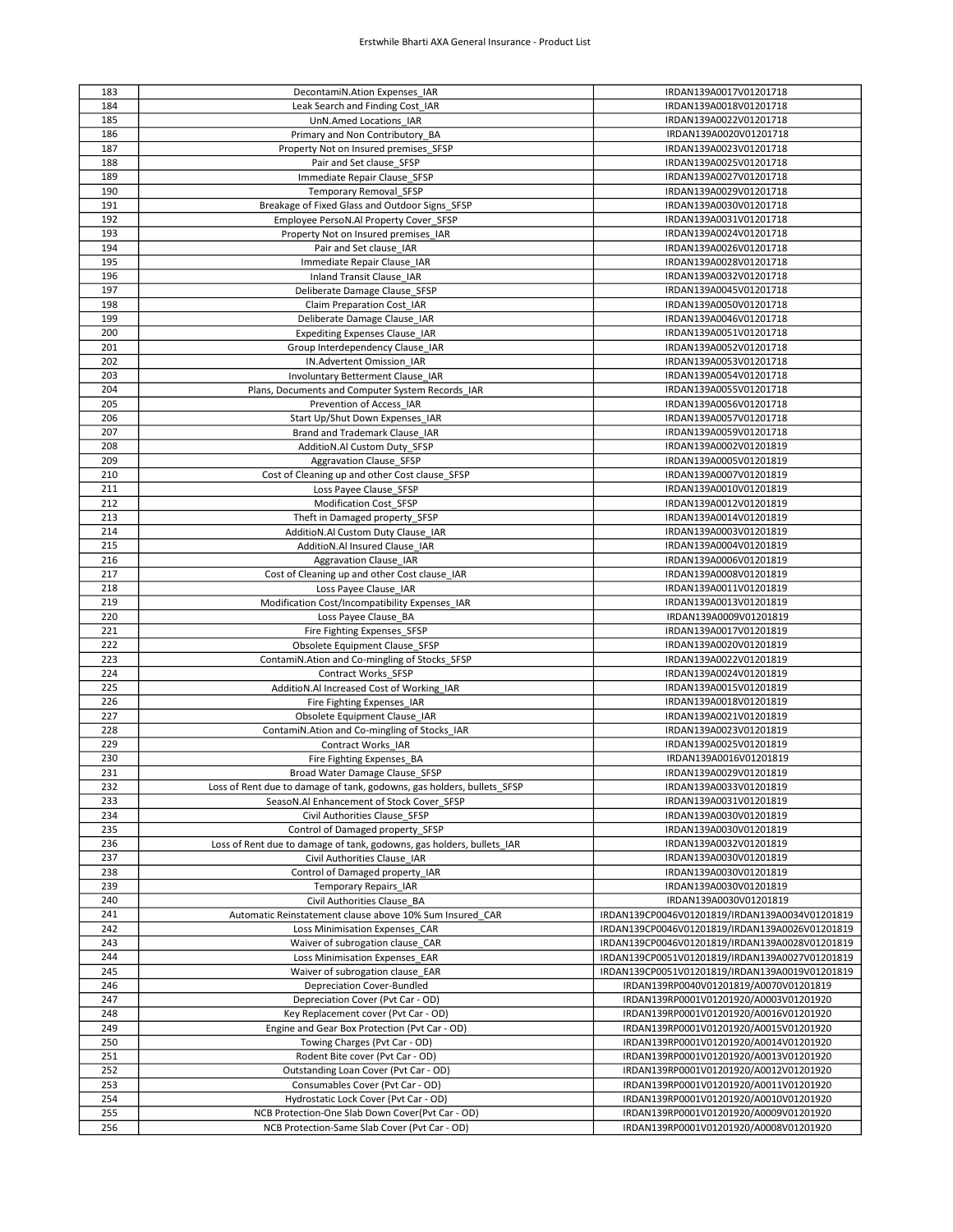| 257 | Invoice Price cover (Pvt Car - OD)                                                        | IRDAN139RP0001V01201920/A0007V01201920 |
|-----|-------------------------------------------------------------------------------------------|----------------------------------------|
|     | Ambulance Charges Cover (Pvt Car - OD)                                                    | IRDAN139RP0001V01201920/A0006V01201920 |
| 258 |                                                                                           |                                        |
| 259 | Medical Expense Reimbursement (Pvt Car - OD)                                              | IRDAN139RP0001V01201920/A0005V01201920 |
| 260 | Hospital Cash Cover (Pvt Car - OD)                                                        | IRDAN139RP0001V01201920/A0004V01201920 |
| 261 | Roadside Assistance (Pvt Car - OD)                                                        | IRDAN139RP0001V01201920/A0017V01201920 |
| 262 | Depreciation Cover (TW-Bundled)                                                           | IRDAN139RP0002V01201920/A0018V01201920 |
| 263 | Rodent bite cover (Pvt Car)                                                               | IRDAN139RP0032V01200809/A0001V01201314 |
| 264 | Key replacement cover (Pvt Car)                                                           | IRDAN139RP0032V01200809/A0002V01201314 |
|     |                                                                                           |                                        |
| 265 | Towing Charges- Lump sum limits (Pvt Car)                                                 | IRDAN139RP0032V01200809/A0003V01201314 |
| 266 | Engine and Gear Box Protection (Applicable for Smart Drive Private Car Insurance & Taxis) | IRDAN139RP0032V01200809/A0006V01201314 |
| 267 | Towing Charges- Lump sum limits (CV)                                                      | IRDAN139RP0007V01200809/A0004V01201314 |
| 268 | Consumables (CV)                                                                          | IRDAN139RP0007V01200809/A0005V01201314 |
| 269 | NCB Protection by one slab down (CV)                                                      | IRDAN139RP0007V01200809/A0007V01201314 |
| 270 | NCB Protection Same Slab (CV)                                                             | IRDAN139RP0007V01200809/A0008V01201314 |
| 271 | Obsolete Parts Clause SFSP                                                                | IRDAN139A0033V01201718                 |
|     |                                                                                           |                                        |
| 272 | Expenses for Loss Minimisation SFSP                                                       | IRDAN139A0042V01201718                 |
| 273 | Non Vitiation Clause SFSP                                                                 | IRDAN139A0038V01201718                 |
| 274 | <b>Burglary Extension Clause SFSP</b>                                                     | IRDAN139A0036V01201718                 |
| 275 | Cost of Rewriting Records SFSP                                                            | IRDAN139A0043V01201718                 |
| 276 | Deferred Payment Clause SFSP                                                              | IRDAN139A0058V01201718                 |
| 277 | Properties Under Consignment, Care, Custody and Control_SFSP                              | IRDAN139A0048V01201718                 |
| 278 | Minor Works IAR                                                                           | IRDAN139A0009V01201718                 |
| 279 | Obsolete Parts Clause IAR                                                                 | IRDAN139A0034V01201718                 |
|     |                                                                                           |                                        |
| 280 | Expenses for Loss Minimisation IAR                                                        | IRDAN139A0041V01201718                 |
| 281 | Non Vitiation Clause IAR                                                                  | IRDAN139A0039V01201718                 |
| 282 | Cost of Rewriting Records IAR                                                             | IRDAN139A0044V01201718                 |
| 283 | Fire Brigade Charges and Expediting Expenses_IAR                                          | IRDAN139A0060V01201718                 |
| 284 | Properties Under Consignment, Care, Custody and Control IAR                               | IRDAN139A0049V01201718                 |
| 285 | Expenses for Loss Minimisation BA                                                         | IRDAN139A0040V01201718                 |
| 286 | Non Vitiation Clause BA                                                                   | IRDAN139A0037V01201718                 |
| 287 | Breakage of Fixed Glass and Outdoor Signs BA                                              |                                        |
|     |                                                                                           | IRDAN139A0035V01201718                 |
| 288 | Properties Under Consignment, Care, Custody and Control BA                                | IRDAN139A0047V01201718                 |
| 289 | Depreciation Cover-(Pvt Car - Bundled)                                                    | IRDAN139RP0039V01201819/A0040V01201819 |
| 290 | Roadside Assistance-(Pvt Car - Bundled)                                                   | IRDAN139RP0039V01201819/A0054V01201819 |
| 291 | Hospital Cash Cover-(Pvt Car - Bundled)                                                   | IRDAN139RP0039V01201819/A0041V01201819 |
| 292 | Medical Expense Reimbursement-(Pvt Car - Bundled)                                         | IRDAN139RP0039V01201819/A0042V01201819 |
| 293 | Ambulance Charges Cover-(Pvt Car - Bundled)                                               | IRDAN139RP0039V01201819/A0043V01201819 |
| 294 | Invoice Price cover-(Pvt Car - Bundled)                                                   | IRDAN139RP0039V01201819/A0044V01201819 |
| 295 | NCB Protection-Same Slab Cover-(Pvt Car - Bundled)                                        | IRDAN139RP0039V01201819/A0045V01201819 |
|     |                                                                                           |                                        |
| 296 | NCB Protection-One Slab Down Cover-(Pvt Car - Bundled)                                    | IRDAN139RP0039V01201819/A0046V01201819 |
| 297 | Hydrostatic Lock Cover-(Pvt Car - Bundled)                                                | IRDAN139RP0039V01201819/A0047V01201819 |
| 298 | Consumables Cover-(Pvt Car - Bundled)                                                     | IRDAN139RP0039V01201819/A0048V01201819 |
| 299 | Outstanding Loan Cover-(Pvt Car - Bundled)                                                | IRDAN139RP0039V01201819/A0049V01201819 |
| 300 | Rodent bite cover-(Pvt Car - Bundled)                                                     | IRDAN139RP0039V01201819/A0050V01201819 |
| 301 | Towing Charges- Lump sum limits-(Pvt Car - Bundled)                                       | IRDAN139RP0039V01201819/A0051V01201819 |
| 302 | Engine and Gear Box Protection-(Pvt Car - Bundled)                                        | IRDAN139RP0039V01201819/A0052V01201819 |
| 303 | Key replacement cover-(Pvt Car - Bundled)                                                 | IRDAN139RP0039V01201819/A0053V01201819 |
|     |                                                                                           |                                        |
| 304 | Waiver of Subrogation Clause SFSP                                                         | IRDAN139A0001V01201819                 |
| 305 | Contracting Purchaser's Interest SFSP                                                     | IRDAN139A0001V01201819                 |
| 306 | Capital Additions Clause IAR                                                              | IRDAN139A0001V01201819                 |
| 307 | Waiver of Subrogation Clause IAR                                                          | IRDAN139A0001V01201819                 |
| 308 | Contracting Purchaser's Interest IAR                                                      | IRDAN139A0001V01201819                 |
| 309 | Non Invalidation Clause IAR                                                               | IRDAN139A0001V01201819                 |
| 310 | 72 hours clause CAR                                                                       | IRDAN139CP0046V01201819/A0103V01201819 |
| 311 | Automatic Reinstatement clause Upto 10% Sum Insured CAR                                   | IRDAN139CP0046V01201819/A0104V01201819 |
| 312 | Total/ Partial Cessation of Work / Work Stoppage CAR                                      |                                        |
|     |                                                                                           | IRDAN139CP0046V01201819/A0105V01201819 |
| 313 | <b>Expediting Costs_CAR</b>                                                               | IRDAN139CP0046V01201819/A0117V01201819 |
| 314 | ProfessioN.Al Fees Clause_CAR                                                             | IRDAN139CP0046V01201819/A0106V01201819 |
| 315 | Loss-Payee Clause CAR                                                                     | IRDAN139CP0046V01201819/A0107V01201819 |
| 316 | Pro rata Extension Clause CAR                                                             | IRDAN139CP0046V01201819/A0137V01201819 |
| 317 | 50:50 Clause CAR                                                                          | IRDAN139CP0046V01201819/A0108V01201819 |
| 318 | Valuable Papers And Records CAR                                                           | IRDAN139CP0046V01201819/A0100V01201819 |
| 319 | Design Defect Clause CAR                                                                  | IRDAN139CP0046V01201819/A0101V01201819 |
| 320 | Waiver of Contribution Clause CAR                                                         | IRDAN139CP0046V01201819/A0109V01201819 |
|     |                                                                                           |                                        |
| 321 | Innocent Non Disclosure CAR                                                               | IRDAN139CP0046V01201819/A0110V01201819 |
| 322 | Serial Losses CAR                                                                         | IRDAN139CP0046V01201819/A0098V01201819 |
| 323 | Non-invalidation Clause CAR                                                               | IRDAN139CP0046V01201819/A0111V01201819 |
| 324 | <b>Temporary Repairs CAR</b>                                                              | IRDAN139CP0046V01201819/A0112V01201819 |
| 325 | Project Amendment Clause CAR                                                              | IRDAN139CP0046V01201819/A0113V01201819 |
| 326 | Removal To Place Of Safety CAR                                                            | IRDAN139CP0046V01201819/A0114V01201819 |
| 327 | Multiple Insured Clause CAR                                                               | IRDAN139CP0046V01201819/A0115V01201819 |
| 328 | Public / Local Authority Clause CAR                                                       | IRDAN139CP0046V01201819/A0116V01201819 |
| 329 | 72 hours clause EAR                                                                       | IRDAN139CP0051V01201819/A0120V01201819 |
|     |                                                                                           |                                        |
| 330 | Automatic Reinstatement clause Upto 10% Sum Insured EAR                                   | IRDAN139CP0051V01201819/A0121V01201819 |